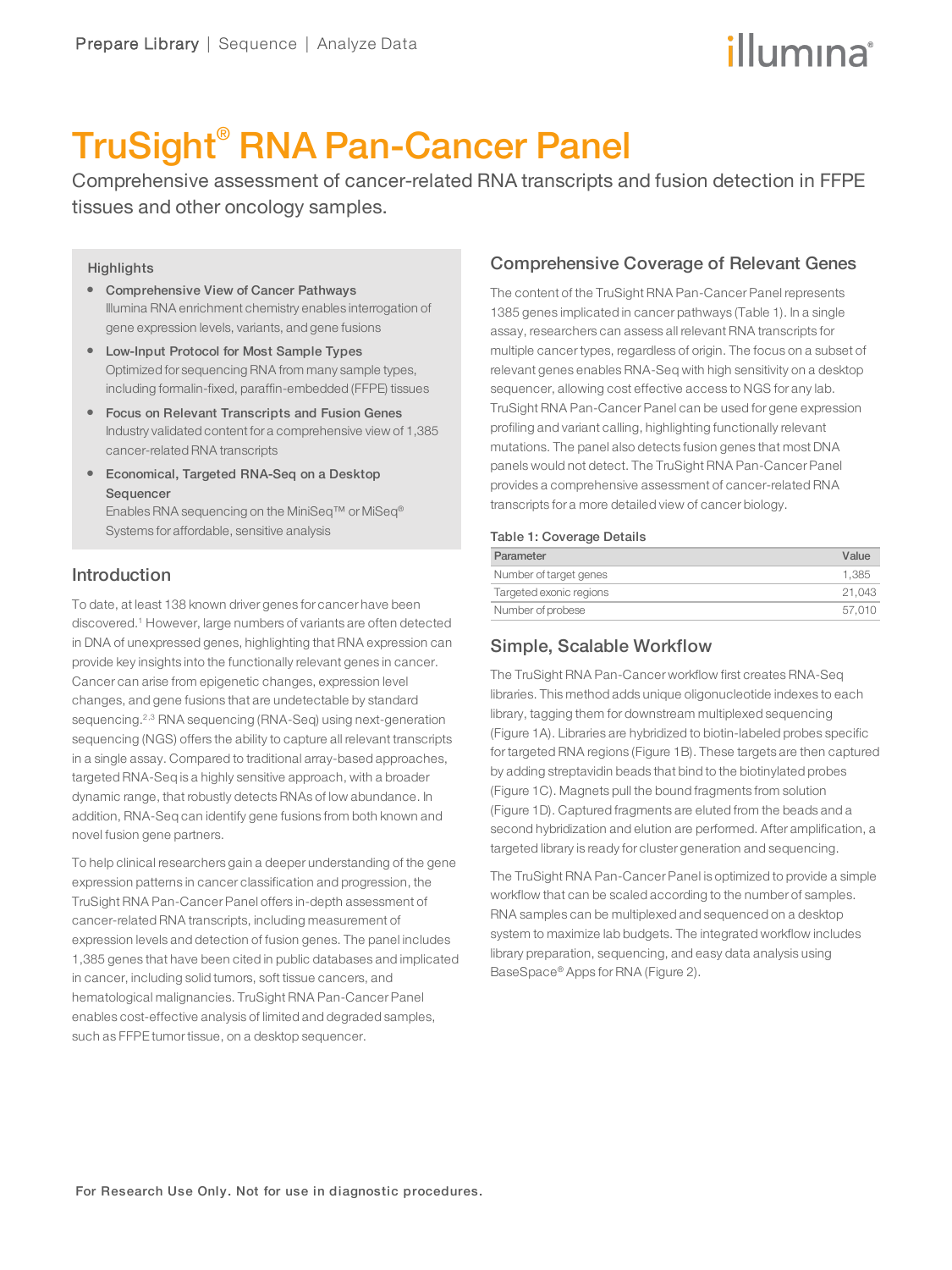





Figure 2: Simple TruSight RNA Pan-Cancer Workflow—The TruSight RNA Pan-Cancer Panel follows a simple workflow that is fully integrated and scalable to large sample numbers.

# Efficient Analysis of Difficult Samples

Archival FFPE tissues provide a valuable repository of information for cancer research, but the RNA preserved within these samples is often highly degraded. This degradation poses a challenge when creating libraries for NGS. To overcome these challenges, the TruSight RNA Pan-Cancer Panel is optimized for high performance from both high and low quality RNA sample types, such as bone marrow or FFPE tumor tissue. Libraries can be prepared from as little as 10 ng total RNA, or 20 ng FFPE RNA. This low input requirement makes the TruSight RNA Pan-Cancer Panel ideal for reliable targeted analysis of limited samples (Figure 3).



Figure 3: Highly reproducible expression data obtained from poor quality FFPE samples - Degraded FFPE RNA samples of poor, medium, and high quality (as determined by DV<sub>20</sub> values) were sequenced and data reproducibility measured by R-squared of technical replicate FPKM. DV<sub>20</sub>= the percentage of RNA fragments > 200 nucleotides. FPKM = fragments per kilobase of transcript per million mapped reads. Each error bar is constructed using the minimum and maximum data values.

For Research Use Only. Not for use in diagnostic procedures.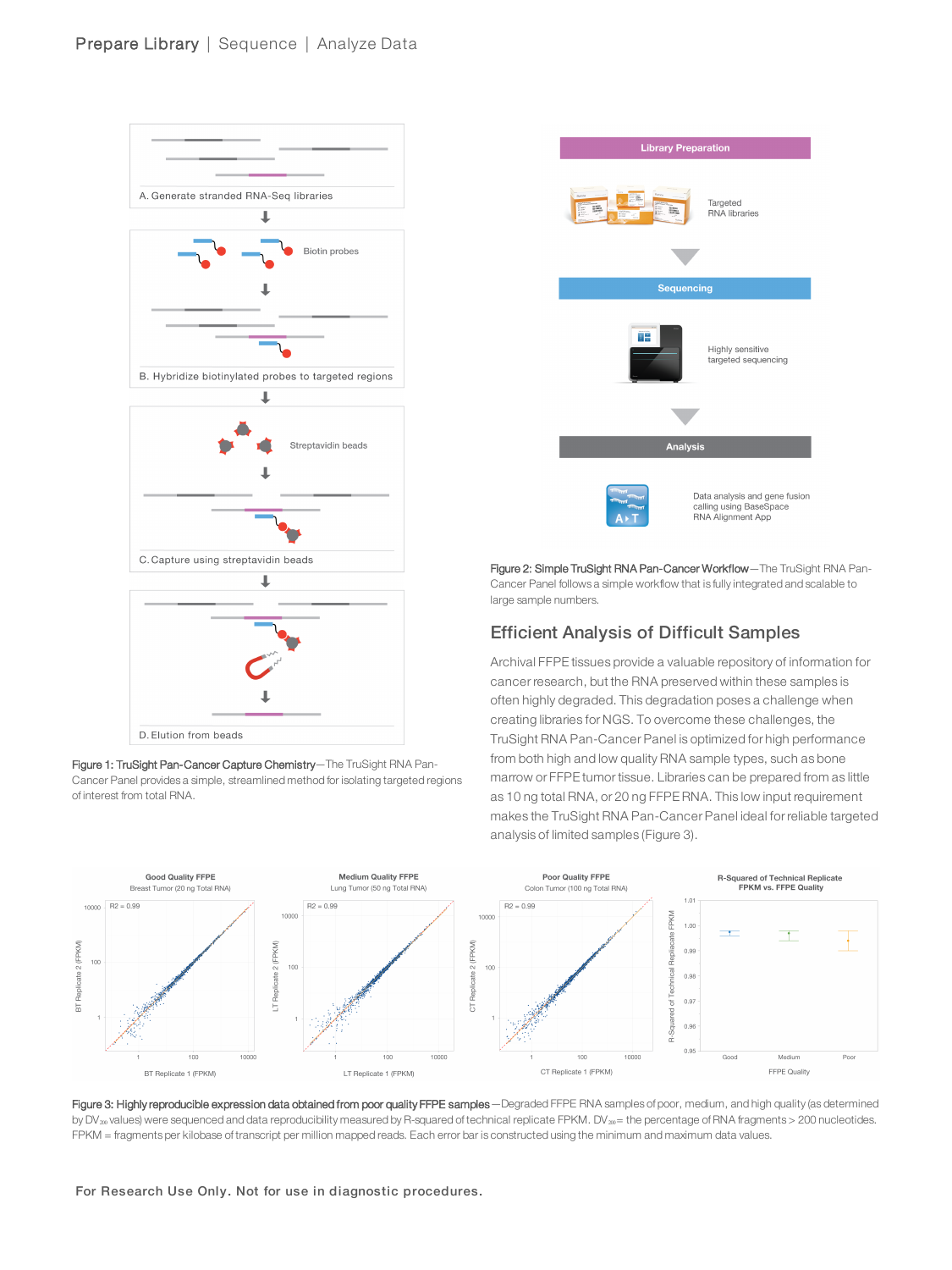# Highly Sensitive and Economical Targeted Sequencing

By focusing on key genes of interest, targeted sequencing enables researchers to study high-value content enriched with cancerassociated transcripts, while retaining the ability to discover novel somatic variants and gene fusions. This approach yields more sequencing reads for the regions of interest, delivering expression level quantification with the sensitivity needed to detect rare transcripts and fusions. Gene fusion detection is highly quantitative, as shown with spike-in experiments using synthetic fusion constructs (Figure 4). Novel fusions can be detected even when one of the fusion partners is not targeted in the panel (Figure 5). With the focused content of the TruSight RNA Pan-Cancer Panel, RNA-Seq is now possible on the Illumina family of desktop sequencers.

Sequencing focused content generates a smaller data set with easier data analysis and data management. TruSight RNA Pan-Cancer data sets can be analyzed using the new RNA-Seq Alignment app in the BaseSpace environment (Table 2). Providing expert-preferred data analysis tools packaged in an intuitive interface designed for biologists, the RNA-Seq Alignment app provides gene expression profiles, identifies gene fusions, and reports single nucleotide variants and small indels. Simple-to-follow prompts guide users through the entire process, starting from selecting files generated by the sequencer, to filtering analyzed data, and visualizing results (Figure 6).



Figure 4: Quantitative detection of synthetic fusions - In-vitro transcribed fusions were spiked into 10 ng MCF7 control RNA, and the number of fusion-supporting reads is shown. Fusion supporting reads decrease linearly with decreasing spike-in amounts and can be detected as low as concentrations equivalent to 1x10-7 pmoles, or ~13 fusion copies per cell (based on 500 cells/10 ng input).

#### Table 2: Features of RNA-Seq Data Analysis App

| BaseSpace App                                           | Description                                                                                              |
|---------------------------------------------------------|----------------------------------------------------------------------------------------------------------|
|                                                         | • RNA-Seg alignment using STAR-Manta,<br>and cSNP calling using Isaac Variant Caller                     |
| <b>ATTENTION</b><br><b>THURSDAY</b><br><b>THURSDAY</b>  | • Works with many samples, including fresh,<br>frozen, and FFPE                                          |
| TILLING<br>$\mathbf{A} \mathbf{\rightarrow} \mathbf{T}$ | • Results seamlessly integrated into the<br>Cufflinks Assembly and Differential<br><b>Expression App</b> |
| RNA-Seg Alignment                                       | • Read mapping, variant calling (SNVs and<br>small indels), and gene fusion calling with                 |

STAR-Manta



Figure 5: Identification of novel gene fusion partners -(A) The size distribution of total RNA from 3 different FFPE samples derived from melanoma are shown on a Bioanalyzer. (B) Table shows the detection of the gene fusion partner in FFPE samples when only one gene (highlighted) of the fusion pair is targeted.

For Research Use Only. Not for use in diagnostic procedures.

#### Melanoma FFPE samples